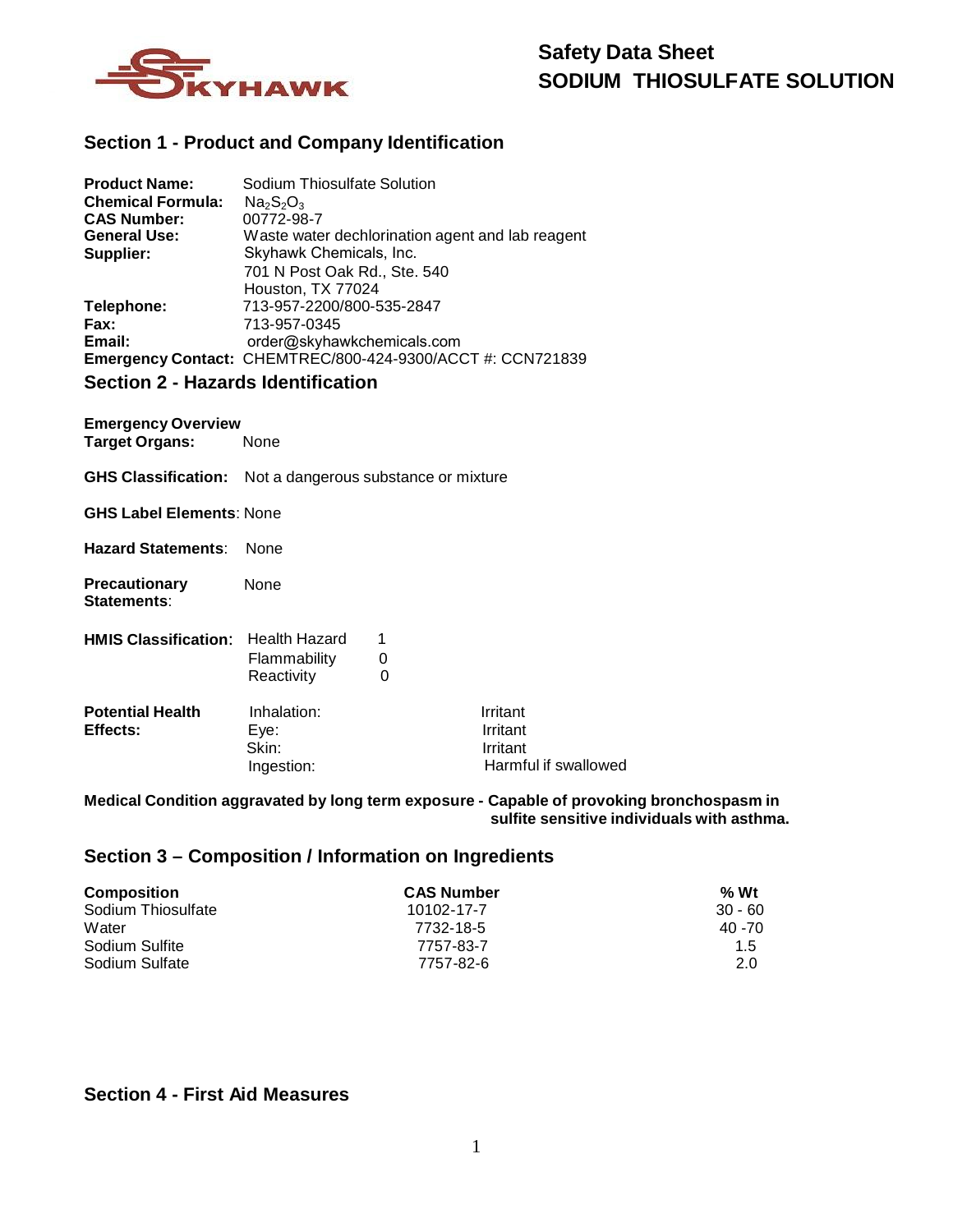| <u>Exposure Route</u> | <b>Symptom</b>                                                   | Treatment                                                                                                    |
|-----------------------|------------------------------------------------------------------|--------------------------------------------------------------------------------------------------------------|
| Inhalation:           | Sore throat, shortness of<br>breath coughing, and<br>congestion. | Remove from exposure to fresh air. Seek<br>medical attention in severe cases or if<br>recovery is not rapid. |
| <b>Eye Contact:</b>   | Irritation to eyes and mucous<br>membranes.                      | Irrigate with water until no evidence of<br>chemical remains. Obtain medical<br>attention.                   |
| <b>Skin Contact:</b>  | Irritation, itching, dermatitis                                  | Wash with soap and drench with water.<br>Remove contaminated clothing                                        |
|                       |                                                                  | and wash before reuse.                                                                                       |
| Ingestion:            | Irritation to mucous membranes.                                  | Give large quantities of water or milk<br>immediately. Obtain medical attention.                             |

## **After first aid, get appropriate medical attention.**

**Note to Physician:** Exposure may aggravate acute or chronic asthma, emphysema and bronchitis.

### **Section 5 - Fire-Fighting Measures**

| <b>Flash Point:</b><br><b>Flash Point Method:</b><br><b>Burning Rate:</b> | Not combustible.<br>Not Applicable.<br>Not Applicable.                                                                                                                                              |
|---------------------------------------------------------------------------|-----------------------------------------------------------------------------------------------------------------------------------------------------------------------------------------------------|
| <b>Auto ignition Temperature:</b>                                         | Not Applicable.                                                                                                                                                                                     |
| LEL:                                                                      | Not Applicable.                                                                                                                                                                                     |
| UEL:                                                                      | Not Applicable.                                                                                                                                                                                     |
| <b>Flammability Classification:</b>                                       | Not Flammable.                                                                                                                                                                                      |
| <b>Extinguishing Media:</b>                                               | Use extinguishing agent appropriate for surrounding fire conditions.                                                                                                                                |
| <b>Unusual Fire or Explosion</b>                                          |                                                                                                                                                                                                     |
| Hazards:                                                                  | None indicated.                                                                                                                                                                                     |
| <b>Hazardous Combustion</b>                                               |                                                                                                                                                                                                     |
| Products:                                                                 | May release hazardous gas.                                                                                                                                                                          |
| <b>Fire-Fighting Instructions:</b>                                        | Do not release runoff from fire control methods to sewers or waterways.                                                                                                                             |
| <b>Fire-Fighting Equipment:</b>                                           | Because fire may produce toxic thermal decomposition products, wear a<br>self-contained breathing apparatus (SCBA) with a full face piece operated<br>in pressure-demand or positive-pressure mode. |

### **Section 6 - Accidental Release Measures**

| <b>Spill / Leak Procedures:</b>              | Wear appropriate PPE - See Section 8.                                                                                                            |
|----------------------------------------------|--------------------------------------------------------------------------------------------------------------------------------------------------|
| <b>Small Spills / Leaks:</b>                 | Leaks may be located by spraying the area with ammonium hydroxide                                                                                |
|                                              | solution which forms a white fume in the presence of sulfur dioxide.                                                                             |
| Large Spills / Leaks:<br><b>Containment:</b> | Large spills should be handled according to a predetermined plan.<br>For large spills, dike far ahead of contaminated runoff for later disposal. |

### **Section 7 - Handling and Storage**

| <b>Handling Precautions:</b> | Avoid contact with product. Do not breathe vapor.                       |
|------------------------------|-------------------------------------------------------------------------|
| <b>Storage Requirements:</b> | Avoid heat or moisture. Store in areas, away from heat and moisture and |
|                              | protected from physical damage. Segregate from acids and oxidizers.     |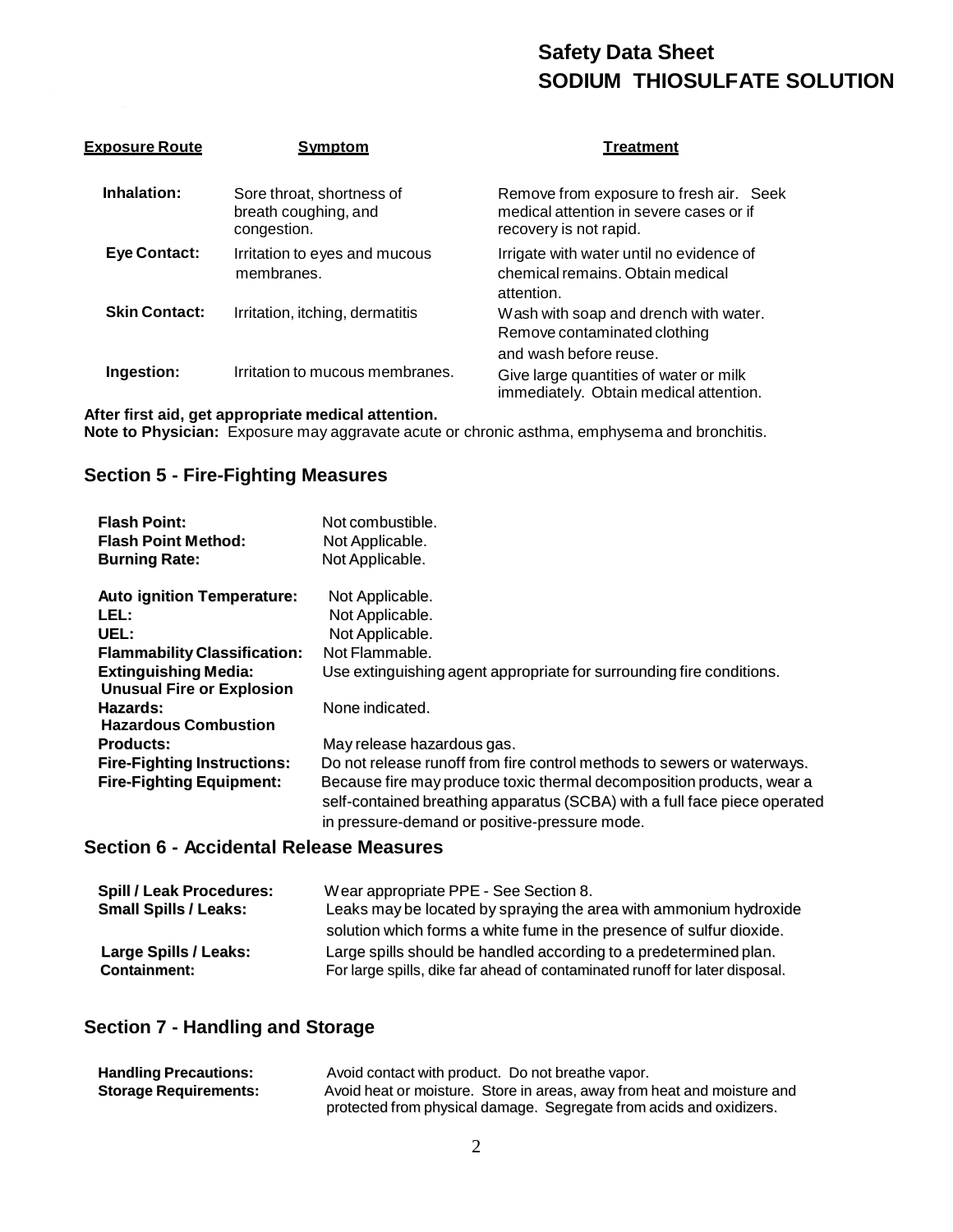| <b>Composition</b><br>Sodium Sulfite | <b>CAS Number</b><br>007757-83-7                                                                                                                           | TWA | <b>STEL</b> | <b>IDLH</b>                                                                                                                                                                                                                                                                                                                                                                                                                                                           |  |
|--------------------------------------|------------------------------------------------------------------------------------------------------------------------------------------------------------|-----|-------------|-----------------------------------------------------------------------------------------------------------------------------------------------------------------------------------------------------------------------------------------------------------------------------------------------------------------------------------------------------------------------------------------------------------------------------------------------------------------------|--|
| Sodium Sulfate                       | 007757-82-6                                                                                                                                                | *   | *           | *                                                                                                                                                                                                                                                                                                                                                                                                                                                                     |  |
|                                      |                                                                                                                                                            |     |             |                                                                                                                                                                                                                                                                                                                                                                                                                                                                       |  |
|                                      | * None established. Control as nuisance dust.                                                                                                              |     |             |                                                                                                                                                                                                                                                                                                                                                                                                                                                                       |  |
| <b>Ventilation:</b>                  | by controlling it at the source.                                                                                                                           |     |             | Provide general or local exhaust ventilation systems to maintain airborne<br>concentrations below OSHA limits (Sec. 2). Local exhaust ventilation is<br>preferred because it prevents contaminant dispersion into the work area                                                                                                                                                                                                                                       |  |
| <b>Respiratory Protection:</b>       | protect workers in oxygen-deficient atmospheres.                                                                                                           |     |             | Follow OSHA respirator regulations (29 CFR 1910.134) and, if necessary,<br>wear a MSHA/NIOSH-approved respirator. Select respirator based on its<br>suitability to provide adequate worker protection for given working conditions,<br>level of airborne contamination, and presence of sufficient oxygen. For<br>emergency or non-routine operations (cleaning spills, reactor vessels, or<br>storage tanks), wear a SCBA. Warning! Air-purifying respirators do not |  |
| <b>Protective Clothing /</b>         | Wear protective gloves, boots, and clothing when necessary to prevent                                                                                      |     |             |                                                                                                                                                                                                                                                                                                                                                                                                                                                                       |  |
| <b>Equipment:</b>                    | excessive skin contact. Wear protective eyeglasses or goggles, per                                                                                         |     |             |                                                                                                                                                                                                                                                                                                                                                                                                                                                                       |  |
|                                      | OSHA eye- and face-protection regulations (29 CFR 1910.133).                                                                                               |     |             |                                                                                                                                                                                                                                                                                                                                                                                                                                                                       |  |
| <b>Safety Stations:</b>              | Make emergency eyewash stations, showers, and washing facilities                                                                                           |     |             |                                                                                                                                                                                                                                                                                                                                                                                                                                                                       |  |
|                                      | available in the work area.                                                                                                                                |     |             |                                                                                                                                                                                                                                                                                                                                                                                                                                                                       |  |
| <b>Contaminated Equipment:</b>       | Remove this material from personal protective equipment as needed.                                                                                         |     |             |                                                                                                                                                                                                                                                                                                                                                                                                                                                                       |  |
| <b>Comments:</b>                     | Do not eat, drink, or smoke in work areas. Practice good personal<br>hygiene after using this material, especially before food or beverage<br>consumption. |     |             |                                                                                                                                                                                                                                                                                                                                                                                                                                                                       |  |

## **Section 8 - Exposure Controls / Personal Protection**

# **Section 9 - Physical and Chemical Properties**

| <b>Physical State:</b>   | Liauid           | <b>Water Solubility:</b> | Completely miscible |
|--------------------------|------------------|--------------------------|---------------------|
| <b>Other Solubility:</b> | ΝA               | <b>Odor Threshold:</b>   | None                |
| <b>Boiling Point:</b>    | Similar to water | <b>Vapor Pressure:</b>   | Similar to water    |
| <b>Freezing Point:</b>   | Similar to water | <b>Vapor Density:</b>    | Similar to water    |
| <b>Melting Point:</b>    | Similar to water | <b>Evaporation Rate:</b> | Normal              |
| <b>Density:</b>          | NA               | pH:                      | $6.5 = 8.0$         |
| <b>Volatility:</b>       | $30 - 70 \%$     |                          |                     |

## **Section 10 - Stability & Reactivity**

| Stability:                         | Stable under normal conditions.                                                                                                                               |
|------------------------------------|---------------------------------------------------------------------------------------------------------------------------------------------------------------|
| <b>Polymerization:</b>             | Hazardous polymerization will not occur.                                                                                                                      |
| <b>Chemical Incompatibilities:</b> | Sodium sulfite may, in acidic solutions, release toxic and hazardous                                                                                          |
|                                    | fumes of sulfur oxides, including sulfur dioxide. Acute poisoning from sulfur<br>dioxide is rare because the gas is easily detected. It is so irritating that |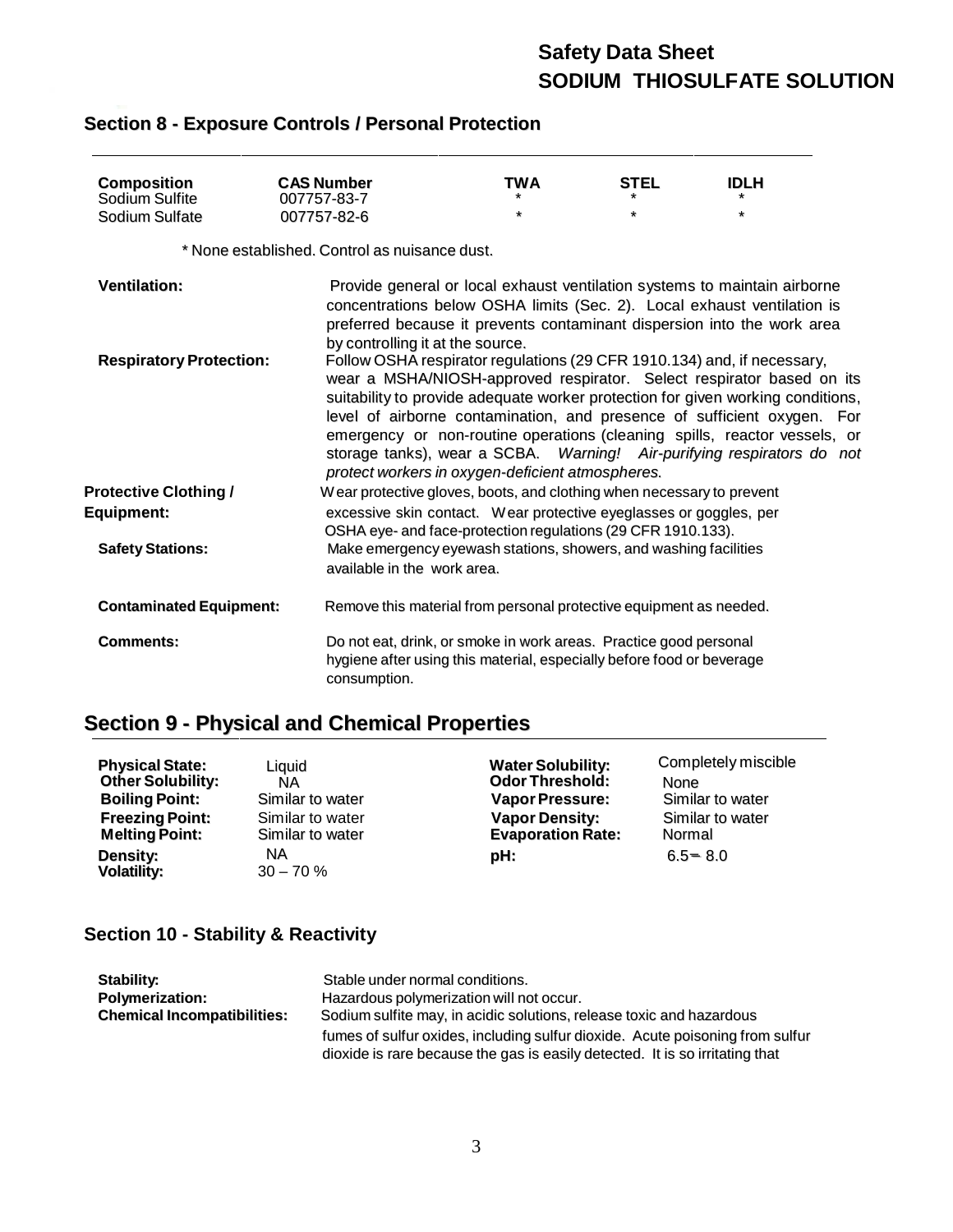| <b>Conditions to Avoid:</b>                        | contact cannot be tolerated. Symptoms include coughing, hoarseness,<br>sneezing, tearing, and breathing difficulty. However, workers who cannot<br>escape high accidental exposure may suffer severe pulmonary damage which<br>can be fatal. Contact with powdered potassium, sodium metals, alkali, and<br>oxidizing agents produce violent reactions. Reacts with water and steam to<br>form corrosive sulfurous acid. Reacts with chlorates to form unstable chlorine<br>dioxide.<br>Avoid excessive heat, or open flame. |
|----------------------------------------------------|------------------------------------------------------------------------------------------------------------------------------------------------------------------------------------------------------------------------------------------------------------------------------------------------------------------------------------------------------------------------------------------------------------------------------------------------------------------------------------------------------------------------------|
| <b>Hazardous Decomposition</b><br><b>Products:</b> | May release hazardous sulfur dioxide gas.                                                                                                                                                                                                                                                                                                                                                                                                                                                                                    |

# **Section 11 - Toxicological Information**

|                         | Eye Effects (rabbit): Not available. Acute Inhalation Effects (rabbit): Not Available Skin |
|-------------------------|--------------------------------------------------------------------------------------------|
|                         | <b>Effects (rabbit):</b> Not available Acute Oral Effects (rabbit):LD50 = Not Available    |
| Carcinogenicity:        | IARC, NTP, and OSHA do not list Sodium Sulfite as a carcinogen.                            |
| <b>Chronic Effects:</b> | Prolonged or repeated exposure may cause dermatitis, and sensitization                     |
|                         | reactions. Exposure to asthmatic, atopic and sulfite sensitive individuals may             |
|                         | result in severe bronchoconstriction and reduced levels in forced expiratory               |
|                         | volume. Acidic decomposition of sodium sulfite may release toxic and                       |
|                         | hazardous fumes of sulfur oxides, including sulfur dioxide, which may                      |
|                         | cause permanent pulmonary impairments from acute and chronic exposure.                     |

## **Section 12 - Ecological Information**

| Ecotoxicity:                      | Sodium Sulfite is non hazardous in solution and is commonly used as a waste<br>water dechlorination agent. High concentrations will contribute to elevated<br>chemical oxygen demand in aquatic environments. |
|-----------------------------------|---------------------------------------------------------------------------------------------------------------------------------------------------------------------------------------------------------------|
| <b>Environmental Transport:</b>   | Soluble in water.                                                                                                                                                                                             |
| <b>Environmental Degradation:</b> | Rapid biological decomposition.                                                                                                                                                                               |
| <b>Soil Absorption/Mobility:</b>  | Slight.                                                                                                                                                                                                       |

## **Section 13 - Disposal Considerations**

| Disposal:                                                                           | W aste determinations typically consider Sodium Sulfite contaminated materials to<br>be non-hazardous. |
|-------------------------------------------------------------------------------------|--------------------------------------------------------------------------------------------------------|
| <b>Disposal Regulatory</b><br><b>Requirements:</b><br><b>Container Cleaning and</b> | Follow applicable Federal, state and local regulations.                                                |
| Disposal:                                                                           | Follow applicable Federal, state and local regulations.                                                |

### **Section 14 - Transport Information**

.

### **DOT Transportation Data (49 CFR 172.101):**

| <b>Shipping Name:</b>      | Non-Regulated Material |
|----------------------------|------------------------|
| <b>Shipping Symbols:</b>   | <b>NA</b>              |
| <b>Hazard Class:</b>       | NА                     |
| <b>Subsidiary Hazard:</b>  | NА                     |
| ID No.:                    | NА                     |
| <b>Packing Group:</b>      | NА                     |
| Label:                     | NA                     |
| <b>Special Provisions:</b> | None indicated         |